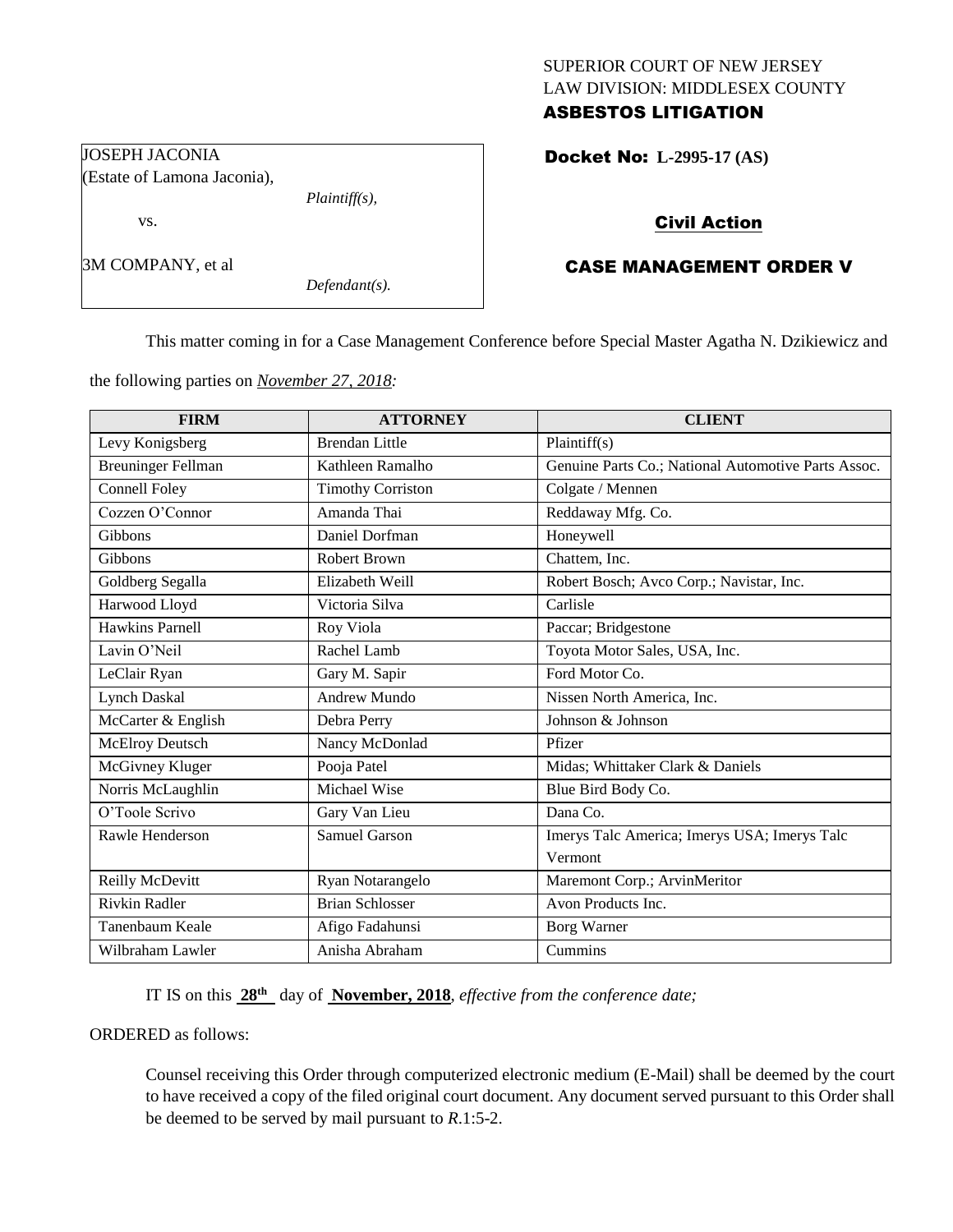## **DISCOVERY**

- January 15, 2019 Plaintiff shall serve answers to supplemental discovery propounded by Colgate/Mennen by this date. February 28, 2019 Fact discovery, including depositions, shall be completed by this date. Plaintiff's counsel shall contact the Special Master within one week of this deadline if all fact discovery is not completed.
- February 28, 2019 Depositions of corporate representatives shall be completed by this date.

### **EARLY SETTLEMENT**

June 28, 2019 Settlement demands shall be served on all counsel and the Special Master by this date.

### **SUMMARY JUDGMENT MOTION PRACTICE**

| May 10, 2019  | Plaintiff's counsel shall advise, in writing, of intent not to oppose motions by this date. |
|---------------|---------------------------------------------------------------------------------------------|
| May 24, 2019  | Summary judgment motions shall be filed no later than this date.                            |
| June 21, 2019 | Last return date for summary judgment motions.                                              |

#### **MEDICAL DEFENSE**

| April 18, 2019 | Plaintiff shall serve medical expert reports by this date.                                                                                                                                                                                               |
|----------------|----------------------------------------------------------------------------------------------------------------------------------------------------------------------------------------------------------------------------------------------------------|
| April 18, 2019 | Upon request by defense counsel, plaintiff is to arrange for the transfer of pathology specimens<br>and x-rays, if any, by this date.                                                                                                                    |
| July 31, 2019  | Defendants shall identify its medical experts and serve medical reports, if any, by this date. In<br>addition, defendants shall notify plaintiff's counsel (as well as all counsel of record) of a<br>joinder in an expert medical defense by this date. |

### **LIABILITY EXPERT REPORTS**

| April 18, 2019 | Plaintiff shall identify its liability experts and serve liability expert reports or a certified expert<br>statement by this date or waive any opportunity to rely on liability expert testimony. |
|----------------|---------------------------------------------------------------------------------------------------------------------------------------------------------------------------------------------------|
| July 31, 2019  | Defendants shall identify its liability experts and serve liability expert reports, if any, by this<br>date or waive any opportunity to rely on liability expert testimony.                       |

#### **ECONOMIST EXPERT REPORTS**

April 18, 2019 Plaintiff shall identify its expert economists and serve expert economist report(s), if any, by this date or waive any opportunity to rely on economic expert testimony.

## July 31, 2019 Defendants shall identify its expert economists and serve expert economist report(s), if any, by this date or waive any opportunity to rely on economic expert testimony.

 $\_$  ,  $\_$  ,  $\_$  ,  $\_$  ,  $\_$  ,  $\_$  ,  $\_$  ,  $\_$  ,  $\_$  ,  $\_$  ,  $\_$  ,  $\_$  ,  $\_$  ,  $\_$  ,  $\_$  ,  $\_$  ,  $\_$  ,  $\_$  ,  $\_$  ,  $\_$  ,  $\_$  ,  $\_$  ,  $\_$  ,  $\_$  ,  $\_$  ,  $\_$  ,  $\_$  ,  $\_$  ,  $\_$  ,  $\_$  ,  $\_$  ,  $\_$  ,  $\_$  ,  $\_$  ,  $\_$  ,  $\_$  ,  $\_$  ,